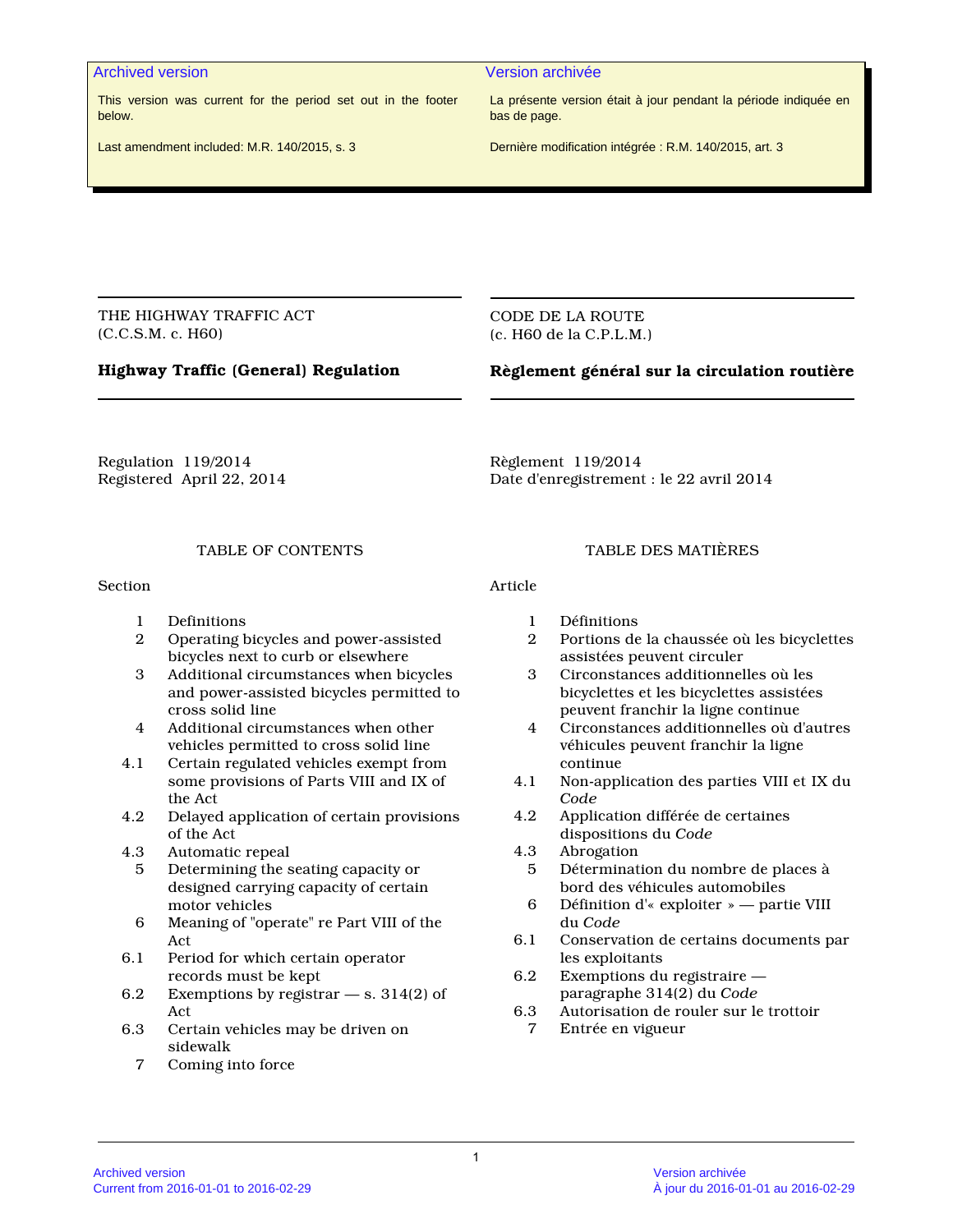#### **Definitions**

**1** The following definitions apply in this regulation.

**"Act"** means *The Highway Traffic Act*. (« *Code* »)

**"one-way highway"** means a highway on which the roadway is designated for one-way traffic under section 84 of the Act. (« route à sens unique »)

M.R. 90/2015

# INTRODUCTORY PROVISIONS DISPOSITIONS INTRODUCTIVES

## **Définitions**

**1** Les définitions qui suivent s'appliquent au présent règlement.

**«** *Code* **»** Le *Code de la route*. ("Act")

**« route à sens unique »** Route dont la chaussée est réservée à la circulation à sens unique en vertu de l'article 84 du *Code* .

R.M. 90/2015

## **PROVISIONS RELATING TO OPERATING BICYCLES AND POWER-ASSISTED BICYCLES ON HIGHWAYS**

### **Operating next to curb or elsewhere**

**2(1)** The following rules apply when a bicycle or power-assisted bicycle is driven on a highway:

1. The driver of a bicycle or power-assisted bicycle travelling on the roadway of the highway must, except as provided in rules 3 to 5 of this subsection, drive it as closely as practicable to the right-hand curb or edge of the roadway if

> (a) the highway is not a one-way highway and the roadway has a curb or there is no shoulder adjacent to the roadway; or

> (b) the highway is a one-way highway with fewer than three traffic lanes and the roadway has a curb or there is no shoulder adjacent to the roadway.

### **PART 1 PARTIE 1**

## **DISPOSITIONS RELATIVES À LA CONDUITE DE BICYCLETTES ET DE BICYCLETTES ASSISTÉES SUR LES ROUTES**

## **Portions de la chaussée où circuler**

**2(1)** Les règles qui suivent s'appliquent à la conduite d'une bicyclette ou une bicyclette assisté e sur la route :

1. Le conducteur d'une bicyclette ou d'une bicyclette assistée qui circule sur la chaussée d'une route doit, sous réserve des règles 3 à 5 du présent paragraphe, rouler le plus près possible de la bordure ou du bord droit de la chaussée si :

> a) il se trouve sur une route qui n'est pas à sens unique et la chaussée a une bordure ou n'a pas d'accotement adjacent;

> b) il se trouve sur une route à sens unique ayant moins de trois voies de circulation et la chaussée a une bordure ou n'a pas d'accotement adjacent.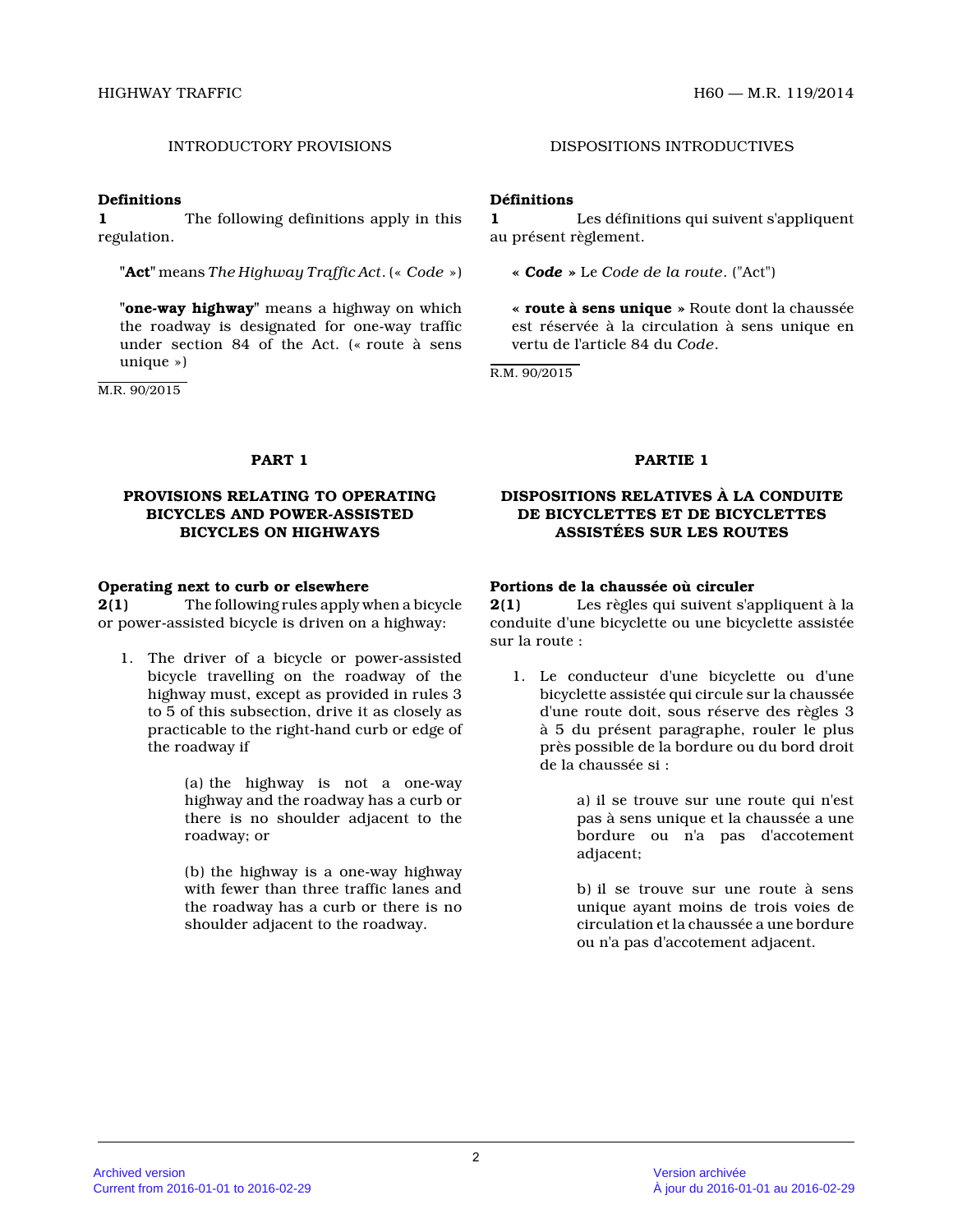- 2. If the highway is a one-way highway with at least three traffic lanes and the roadway has a curb or there is no shoulder adjacent to the roadway, the driver of a bicycle or power-assisted bicycle travelling on the roadway of the highway must, except as provided in rules 3 to 6 of this subsection, drive it as closely as practicable to the rightor left-hand curb or edge of the roadway.
- 3. If the roadway of the highway includes a traffic lane that is set aside for the use of bicycles, the driver of a bicycle may drive it in that traffic lane.
- 4. If the roadway of the highway includes a traffic lane that is set aside for the use of both bicycles and power-assisted bicycles, the driver of a bicycle or power-assisted bicycle may drive it in that traffic lane.
- 5. If there is a shoulder adjacent to the roadway of the highway, the driver of a bicycle or power-assisted bicycle may drive it on the shoulder.
- 6. Despite rules 1 and 2, the driver of a bicycle or power-assisted bicycle may drive it in a manner that does not comply with those rules if the non-compliant driving is done in a safe manner and for as short a distance as is practicable and is necessary

(a) to change lanes to make a right or left turn at an upcoming intersection or place on the highway where the turn is permitted;

(b) to pass a parked or stopped vehicle, or another obstacle on the roadway, that is in the path of the bicycle or power-assisted bicycle; or

(c) to pass a bicycle or power-assisted bicycle, whether in motion or not.

- 2. Si la route est une route à sens unique ayant au moins trois voies de circulation et que la chaussée a une bordure ou n'a pas d'accotement adjacent, le conducteur d'une bicyclette ou d'une bicyclette assistée circulant sur la chaussée de la route doit, sous réserve des règles 3 à 6 du présent paragraphe, rouler le plus près possible de la bordure ou du bord droit ou gauche de la chaussée.
- 3. Si la chaussée de la route comprend une voie de circulation réservée aux bicyclettes, le conducteur d'une bicyclette peut rouler dans cette voie de circulation.
- 4. Si la chaussée de la route comprend une voie de circulation réservée aux bicyclettes et aux bicyclettes assistées, le conducteur d'une bicyclette ou d'une bicyclette assistée peut rouler dans cette voie de circulation.
- 5. S'il existe un accotement adjacent à la chaussée de la route, le conducteur d'une bicyclette ou d'une bicyclette assistée peut rouler sur cet accotement.
- 6. Le conducteur d'une bicyclette ou d'une bicyclette assistée peut rouler d'une façon contraire aux règles 1 et 2 s'il le fait de façon sécuritaire sur une distance aussi courte que possible :

a) pour changer de voie afin de faire un virage à droite ou à gauche à l'intersection suivante ou à un endroit de la route où ce virage est permis;

b) pour dépasser un véhicule stationné ou arrêté ou tout autre obstacle sur la chaussée qui se trouve sur le parcours de la bicyclette ou de la bicyclette assistée;

c) pour dépasser une bicyclette ou une bicyclette assistée qu'elle soit ou non de mouvement.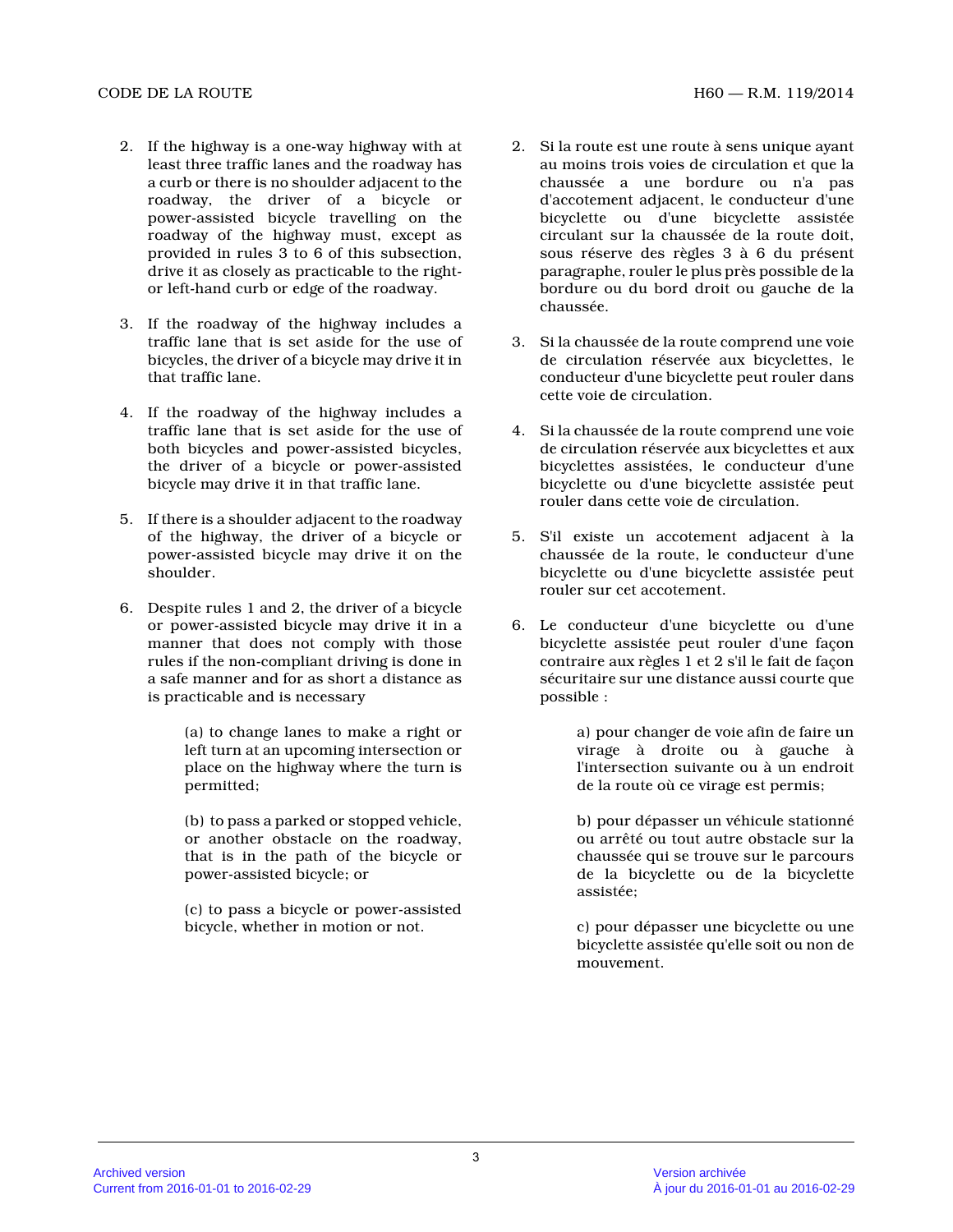**2(2)** For the purpose of subsection (1), a driver is deemed to be driving as closely as practicable to the curb or edge of a roadway if

(a) the distance of the bicycle or power-assisted bicycle from the curb or edge of the roadway is practicable having regard to the condition of the roadway and the presence of objects near the curb or edge that may be a danger to the driver; or

(b) where vehicles are parked or stopped in the traffic lane nearest the curb or edge of the roadway ahead of the bicycle or power-assisted bicycle, the driver drives at the closest practicable distance that allows the driver to pass the traffic side of the parked or stopped vehicles

(i) without weaving in and out of traffic, and

(ii) with enough clearance that the driver is not at risk of colliding with an opened vehicle door.

#### **Additional circumstances when crossing solid line is permitted**

**3** The driver of a bicycle or power-assisted bicycle is exempt from the application of clause 110(b) of the Act if the bicycle or power-assisted bicycle crosses a solid line denotin g a boundary of a traffic lane that is set aside for the use of bicycles or power-assisted bicycles, or both , in the course of entering or leaving the traffic lane.

**2(2)** Pour l'application du paragraphe (1), tout conducteur est réputé rouler aussi près que possible de la bordure ou du bord d'une route si :

a) la distance de la bicyclette ou de la bicyclette assistée à la bordure ou au bord de la chaussée est praticable considérant l'état de la chaussée et la présence d'objets près de la bordure ou du bord qui pourraient présenter un danger pour le conducteur;

b) lorsque des véhicules sont stationnés ou arrêtés dans la voie la plus près de la bordure ou du bord de la chaussée devant la bicyclette ou la bicyclette assistée, le conducteur circule à la distance la plus courte possible qui lui permet de dépasser les véhicules stationnés ou arrêtés du côté de la circulation :

(i) sans se faufiler dans la circulation,

(ii) avec assez d'espace pour qu'il ne risque pas d'entrer en collision avec une portière ouverte.

## **Circonstances additionnelles où il est permis de franchir la ligne continue**

**3** Les conducteurs de bicyclettes ou de bicyclettes assistées sont soustraits à l'application de l'alinéa 110b) du *Code* si les bicyclettes ou les bicyclettes assistées franchissent une ligne continue, indiquant la limite d'une voie de circulation réservée à l'utilisation de tels véhicules, pendant qu'elles entrent dans cette voie de circulation ou en sortent.

R.M. 90/2015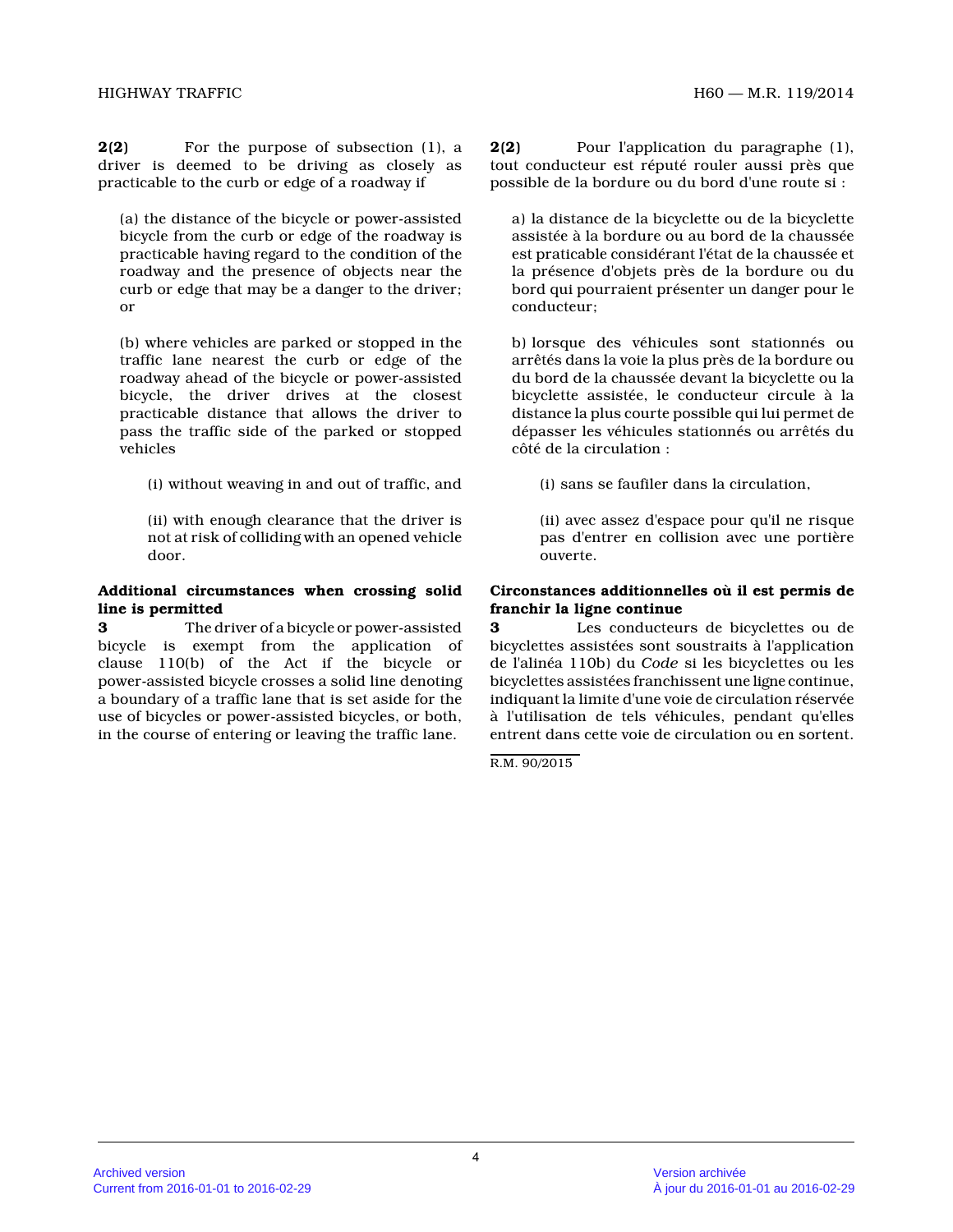# **PROVISIONS RELATING TO OPERATING VEHICLES ON HIGHWAYS**

## **Additional circumstances when crossing solid line is permitted**

**4** The driver of a vehicle is exempt from the application of clause 110(b) of the Act if the vehicle crosses a solid line denoting a boundary of a traffic lane that is set aside for the use of bicycles or power-assisted bicycles, or both, in the course of entering or leaving a parking spot located between that traffic lane and the curb or edge of the roadway closest to it.

# **PART 2 PARTIE 2**

# **DISPOSITIONS RELATIVES À L'UTILISATION DE VÉHICULES SUR LES ROUTES**

## **Circonstances additionnelles où il est permis de franchir la ligne continue**

**4** Les conducteurs de véhicules sont soustraits à l'application de l'alinéa 110b) du *Code* si les véhicules franchissent une ligne continue, indiquant la limite d'une voie de circulation réservée à l'utilisation de bicyclettes ou de bicyclettes assistées, pendant qu'ils entrent dans un espace de stationnement situé entre cette voie de circulation et la bordure ou le bord de la chaussée le plus près o u en sortent.

R.M. 90/2015

### **EXEMPTIONS RELATING TO REGULATED VEHICLES AND PARTS VIII AND IX OF THE ACT**

# **Certain regulated vehicles exempt from some provisions of Parts VIII and IX of the Act**

**4.1(1)** The following provisions of the Act do not apply in respect of a regulated vehicle that is used solely for personal transportation:

- (a) subsection 290(7.1);
- (b) subsections 297(2) to (3.2);
- (c) section 298.1;
- (d) subsections  $314(2)$  and  $(3)$ ;
- (e) subsections  $318.1(1)$  and  $(3)$ ;
- (f) sections 318.3 and 318.5 to 318.10;
- (g) subsections 322.1(2) to (12).

### **PART 2.1 PARTIE 2.1**

### **EXEMPTIONS RELATIVES AUX VÉHICULES RÉGLEMENTÉS ET AUX PARTIES VIII ET IX DU** *CODE*

#### **Non-application des parties VIII et IX du** *Code*

**4.1(1)** Les véhicules réglementés qui sont utilisés uniquement à des fins personnelles sont soustraits à l'application des dispositions du *Code* qui suivent :

- a) le paragraphe 290(7.1);
- b) les paragraphes 297(2) à (3.2);
- c) l'article 298.1;
- d) les paragraphes 314(2) et (3);
- e) les paragraphes 318.1(1) et (3);
- f) les articles 318.3 et 318.5 à 318.10;
- g) les paragraphes 322.1(2) à (12).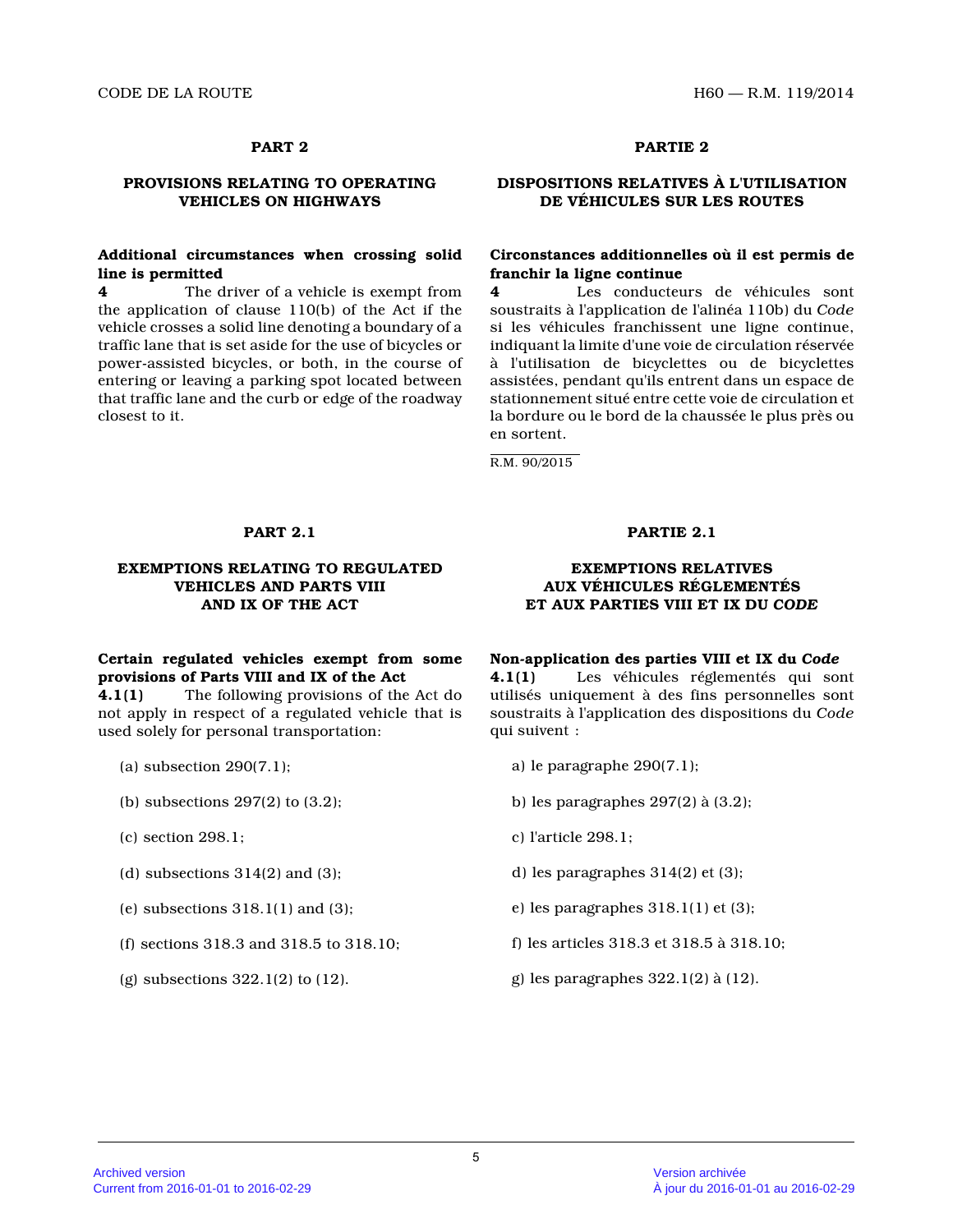**4.1(1.1)** The following provisions of the Act do not apply in respect of a limited-use commercial truck or limited-use public service vehicle that ha s a registered gross weight less than 6,800 kg and is not operated outside Manitoba:

- (a) subsections 297(2) to (3.2);
- (b) section 298.1;
- (c) subsections  $314(2)$  and  $(3)$ ;
- (d) subsections  $318.1(1)$  and  $(3)$ ;
- (e) sections 318.3 and 318.5 to 318.10;
- (f) subsections 322.1(2) to (12).

**4.1(2)** The following provisions of the Act do not apply in respect of a regulated vehicle that is a farm truck registered in the farm trucks registration category under the *Vehicle Registration Regulation* , Manitoba Regulation 57/2006:

- (a) subsection 290(7.1);
- (b) section 298.1;
- (c) subsections  $314(2)$  and  $(3)$ ;
- (d) subsections  $318.1(1)$  and  $(3)$ ;
- (e) sections 318.3 and 318.5 to 318.10;
- (f) subsections 322.1(2) to (12).

**4.1(3)** The following provisions of the Act do not apply in respect of a regulated vehicle that is registered in the taxicabs registration category under the *Vehicle Registration Regulation*, Manitoba Regulation 57/2006:

- (a) subsection 290(7.1);
- (b) section 298.1;
- (c) subsections  $314(2)$  and  $(3)$ ;
- (d) subsections  $318.1(1)$  and  $(3)$ ;
- (e) sections 318.3 and 318.5 to 318.10;
- (f) section 322.1.

**4.1(1.1)** Les véhicules commerciaux à usage restreint et les véhicules de transport public à usage restreint dont le poids en charge autorisé est de moins de 6 800 kg et qui ne sont pas exploités à l'extérieur du Manitoba sont soustraits à l'application des dispositions du *Code* qui suivent :

- a) les paragraphes 297(2) à (3.2);
- b) l'article 298.1;
- c) les paragraphes 314(2) et (3);
- d) les paragraphes 318.1(1) et (3);
- e) les articles 318.3 et 318.5 à 318.10;
- f) les paragraphes 322.1(2) à (12).

**4.1(2)** Les véhicules réglementés qui sont des camions agricoles immatriculés à ce titre en vertu du *Règlement sur l'immatriculation des véhicules* , *R.M.* 57/2006, sont soustraits à l'application des dispositions du *Code* qui suivent :

- a) le paragraphe 290(7.1);
- b) l'article 298.1;
- c) les paragraphes 314(2) et (3);
- d) les paragraphes 318.1(1) et (3);
- e) les articles 318.3 et 318.5 à 318.10;
- f) les paragraphes 322.1(2) à (12).

**4.1(3)** Les véhicules réglementés qui sont immatriculés à titre de taxis en vertu du *Règlement sur l'immatriculation des véhicules*, *R.M.* 57/2006, sont soustraits à l'application des dispositions du *Code* qui suivent :

- a) le paragraphe 290(7.1);
- b) l'article 298.1;
- c) les paragraphes 314(2) et (3);
- d) les paragraphes 318.1(1) et (3);
- e) les articles 318.3 et 318.5 à 318.10;
- f) l'article 322.1.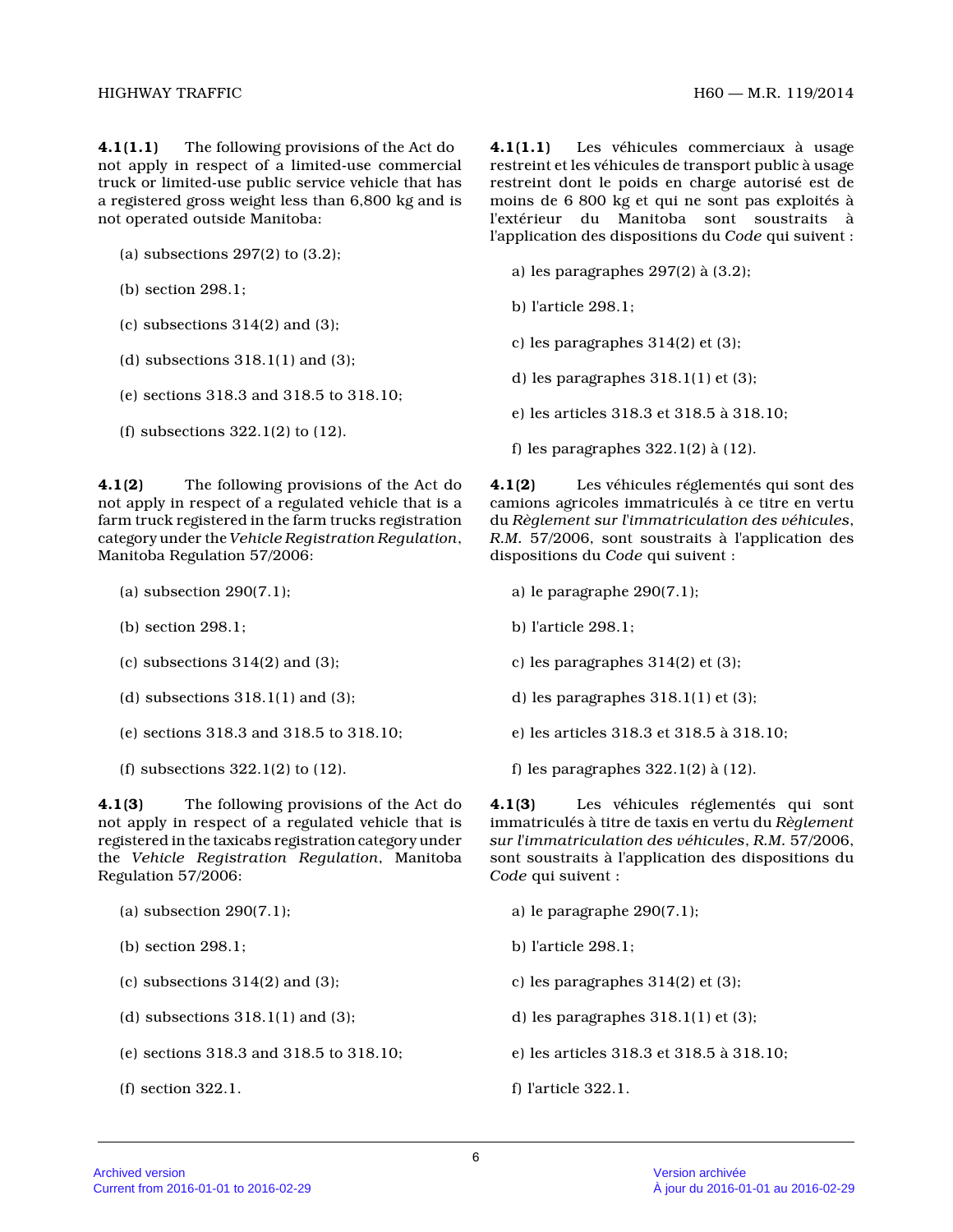**4.1(4)** Sections 298.1 and 318.3 and subsections 322.1(2) to (12) of the Act do not appl y in respect of a regulated vehicle that is a emergency vehicle.

**4.1(5)** Sections 298.1 and 318.3 of the Act do not apply in respect of the following regulated vehicles:

(a) a regulated vehicle that is a municipal transit bus;

(b) a regulated vehicle that

(i) is designed for carrying 11 persons or more, including the driver, and

(ii) is not a public service vehicle or school bus.

M.R. 90/2015; 188/2015

### **Delayed application of certain provisions of the Act**

**4.2(1)** A regulated vehicle that is not a public service vehicle or a commercial truck is exempt fro m the application of subsection 290(7.1) of the Act until the expiration of 30 days after

(a) the day, on or after September 1, 2015, that its operator first registers such a regulated vehicle under *the Drivers and Vehicles Act*; or

(b) the day, on or after September 1, 2015, that its operator first renews the registration of such a regulated vehicle under that Act;

whichever is earlier.

**4.2(2)** A regulated vehicle that is not a public service vehicle, commercial truck or school bus is exempt from the application of sections 298.1, 318. 3 and 318.5 to 318.10 and subsections 314(2) and (3), 318.1(1) and (3) and 322.1(2) to (12) of the Act until the expiration of 30 days after

(a) the day, on or after September 1, 2015, that its operator first registers such a regulated vehicle under *the Drivers and Vehicles Act*; or

**4.1(4)** Les véhicules réglementés qui sont des véhicules d'urgence sont soustraits à l'application des articles 298.1 et 318.3 ainsi que des paragraphes 322.1(2) à (12) du *Code* .

**4.1(5)** Les articles 298.1 et 318.3 du *Code* ne s'appliquent pas aux véhicules réglementés qui suivent :

a) les autobus d'un réseau municipal de transport en commun;

b) à l'exclusion des véhicules de transport public et des autobus scolaires, les véhicules qui sont conçus de manière à transporter au moins 11 personnes, y compris le conducteur.

R.M. 90/2015; 188/2015

# **Application différée de certaines dispositions du** *Code*

**4.2(1)** Les véhicules réglementés qui ne sont ni des véhicules de transport public, ni des véhicules commerciaux sont soustraits à l'application du paragraphe 290(7.1) du *Code* jusqu'à la fin du 30<sup>e</sup> jour suivant celui où, au plus tôt le  $1<sup>er</sup>$  septembre 2015, leur exploitant effectue pour la première fois celle des activités énumérées ci-dessous qui survient en premier :

a) il les immatricule sous le régime de la *Loi sur les conducteurs et les véhicules* ;

b) il renouvelle une telle immatriculation.

**4.2(2)** Les véhicules réglementés qui ne sont ni des véhicules de transport public, ni des véhicules commerciaux, ni des autobus scolaires sont soustraits à l'application des articles 298.1, 318. 3 et 318.5 à 318.10 ainsi que des paragraphes 314(2) et (3), 318.1(1) et (3) et 322.1(2) à (12) du *Code* jusqu'à la fin du 30<sup>e</sup> jour suivant celui où, au plus tôt le  $1<sup>er</sup>$  septembre 2015, leur exploitant effectue pour la première fois celle des activités énumérées ci-dessous qui survient en premier :

a) il les immatricule sous le régime de la *Loi sur les conducteurs et les véhicules* ;

7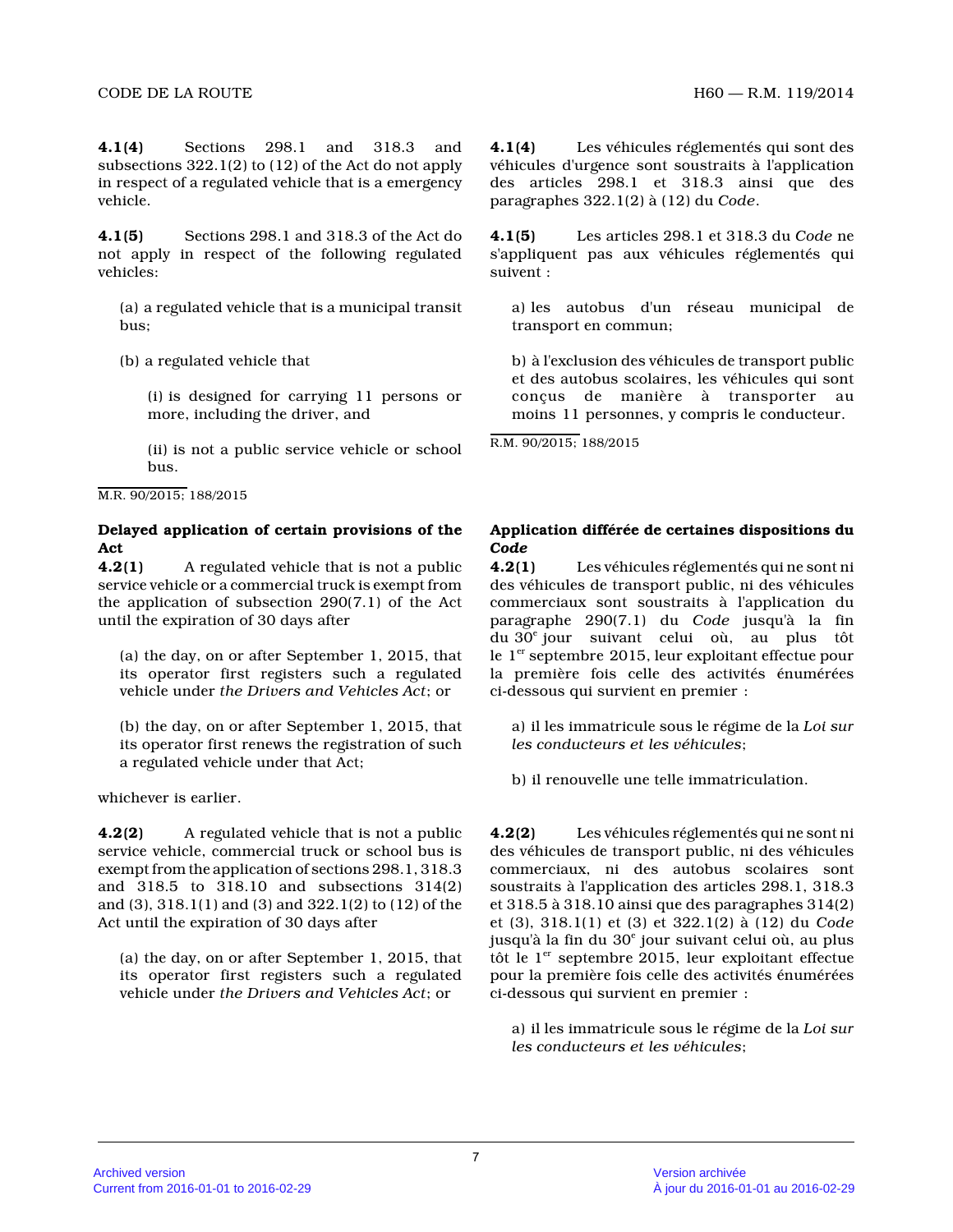(b) the day, on or after September 1, 2015, that its operator first renews the registration of such a regulated vehicle under that Act;

whichever is earlier.

M.R. 90/2015

#### **Automatic repeal**

**4.3** This section and section 4.2 are repealed on August 31, 2016.

M.R. 90/2015

b) il renouvelle une telle immatriculation.

R.M. 90/2015

#### **Abrogation**

**4.3** Le présent article ainsi que l'article 4.2 sont abrogés le 31 août 2016.

R.M. 90/2015

#### **PART 3 PARTIE 3**

#### **GENERAL PROVISIONS DISPOSITIONS GÉNÉRALES**

# **Determining the seating capacity or designed carrying capacity of certain motor vehicles**

**5(1)** In determining — for any purpose of the Act or a regulation — the seating capacity, or the designed capacity for carrying persons, of a motor vehicle other than one mentioned in subsection (2),

(a) a position in the motor vehicle for carrying a passenger seated in a mobility aid (motorized or otherwise) is deemed to be the equivalent of four conventional seating positions or the capacity to carry four persons seated conventionally; and

(b) the motor vehicle is deemed to have been designed for carrying four persons for every position in the motor vehicle for carrying a passenger seated in a mobility aid (motorized or otherwise).

**5(2)** Subsection (1) does not apply to a motor vehicle designed for carrying 10 persons or fewer i n conventional seating positions, including the motor vehicle's driver.

M.R. 90/2015; 140/2015

# **Détermination du nombre de places à bord des véhicules automobiles**

**5(1)** Les facteurs qui suivent sont pris en compte aux fins de détermination, pour l'applicatio n du *Code* ou d'un règlement, du nombre de places assises à bord d'un véhicule, à l'exception des véhicules visés au paragraphe (2), ou du nombre de passagers pour lequel il est conçu :

a) tout espace du véhicule servant au transport de personnes prenant place dans un engin motorisé ou une autre aide à la mobilité est réputé être l'équivalent de quatre places assises conventionnelles ou de la capacité de transporter quatre personnes assises de façon conventionnelle;

b) le véhicule où se trouvent les emplacements destinés à un engin motorisé ou à une autre aide à la mobilité est réputé comporter quatre places pour chaque emplacement et avoir été ainsi conçu.

**5(2)** Le paragraphe (1) ne s'applique pas aux véhicules automobiles conçus pour transporter au plus 10 personnes assises de façon conventionnelle, y compris le conducteur.

R.M. 90/2015; 140/2015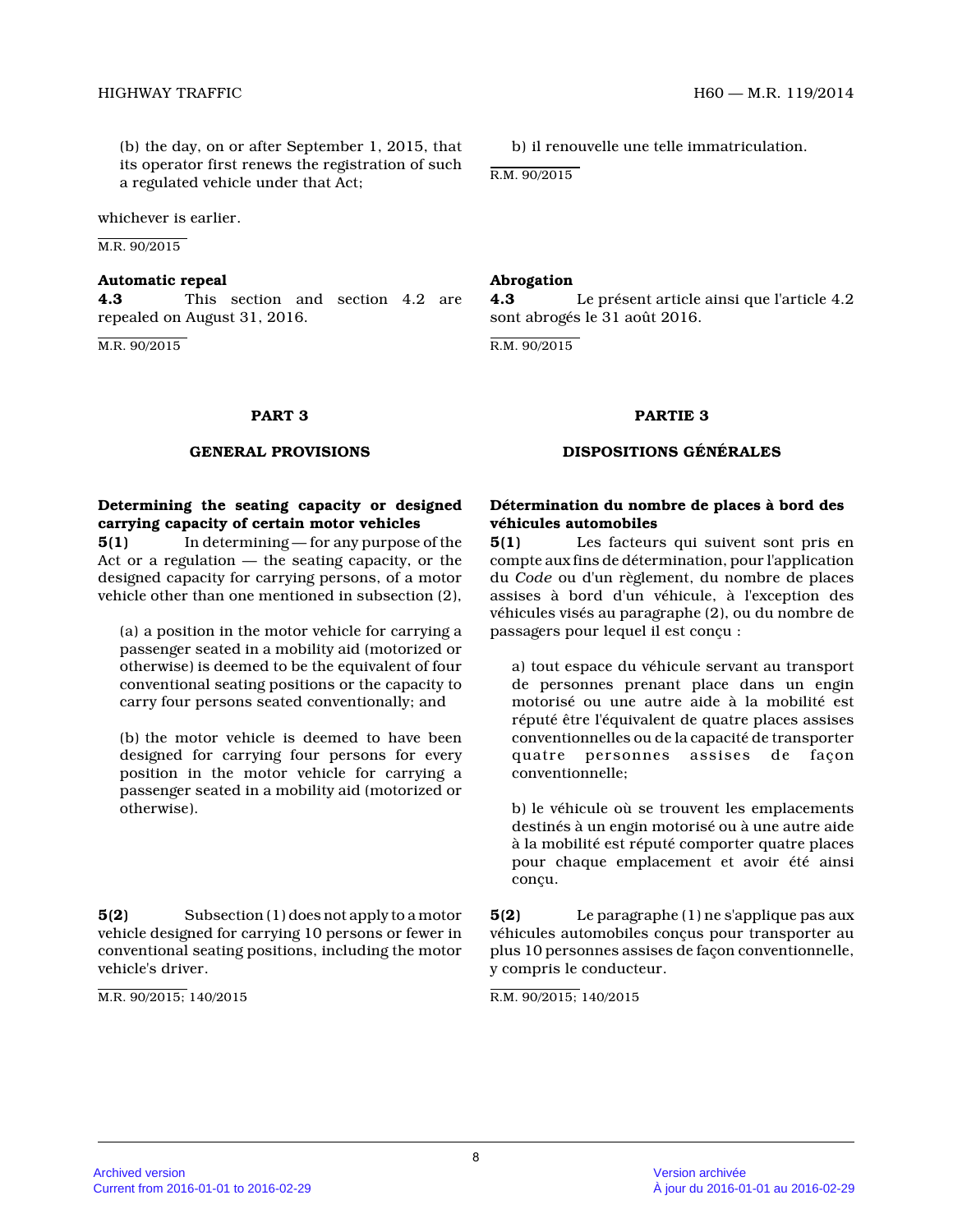### **Meaning of "operate" re Part VIII of the Act**

**6** For the purpose of the definition "operate" in Part VIII of the Act and the purpose o f any regulations under the Act respecting vehicles that are regulated vehicles, or public service vehicles and commercial trucks that are not regulated vehicles, **"operate"**, in relation to any of those vehicles,

(a) means to do any or all of the following:

(i) to own the vehicle, alone or together with another person, or to be entitled to be its registered owner under *The Drivers and Vehicles Act* ,

(ii) to be engaged in an enterprise or activity as a part of which the vehicle is used for the transportation of persons or property (not including personal transportation), whether or not the vehicle's use results in a specific gain or compensation,

(iii) to have control over when, how and by whom the vehicle is used in the enterprise or activity, whether or not the control is exercised; and

(b) does not include driving the vehicle unless the driver is also the person who is engaged in the enterprise or activity and has the control described in subclauses (a)(ii) and (iii).

M.R. 90/2015; 140/2015

### **Period for which certain operator records must be kept**

**6.1(1)** The operator of a public service vehicle or a regulated vehicle that is not a public service vehicle must keep

(a) a driver's disclosure referred to in clause 318.8(1)(a) of the Act for at least two year s after receiving the submission;

(b) the written designation referred to in clause 318.8(1)(d) of the Act while the designation is in effect;

**Définition d'« exploiter » — partie VIII du** *Code*

**6** Pour l'application de la définition d'« exploiter » figurant à la partie VIII du *Code* et pour l'application de ses règlements en ce qui a trait aux véhicules réglementés, ou aux véhicules de transport public et aux véhicules commerciaux qui ne sont pas des véhicules réglementés, **« exploiter »** , relativement à un de ces véhicules :

a) s'entend du fait de satisfaire à une ou plusieurs des conditions suivantes :

(i) être propriétaire du véhicule, seul ou avec d'autres, ou avoir le droit d'en être le propriétaire inscrit en vertu de la *Loi sur les conducteurs et les véhicules* ,

(ii) utiliser le véhicule, dans l'exercice d'une activité commerciale ou autre, pour transporter des personnes ou des biens sauf à des fins personnelles —, à titre onéreux ou non,

(iii) avoir le pouvoir de décider de l'utilisation du véhicule dans l'exercice de l'activité — à savoir déterminer les conducteurs ainsi que le moment et le mode de conduite —, que ce pouvoir soit exercé ou non;

b) exclut le fait de conduire le véhicule, sauf lorsque le conducteur exerce l'activité prévue à l'alinéa a)(ii) et qu'il a le pouvoir visé à l'alinéa a)(iii).

R.M. 90/2015; 140/2015

## **Conservation de certains documents par les exploitants**

**6.1(1)** L'exploitant d'un véhicule de transport public, ou d'un véhicule réglementé qui n'est pas u n véhicule de transport public, conserve les documents suivants :

a) la divulgation du conducteur mentionnée à l'alinéa 318.8(1)a) du *Code* pendant au moins deux ans après sa remise;

b) la désignation mentionnée à l'alinéa 318.8(1)d) du *Code* pendant sa période de validité;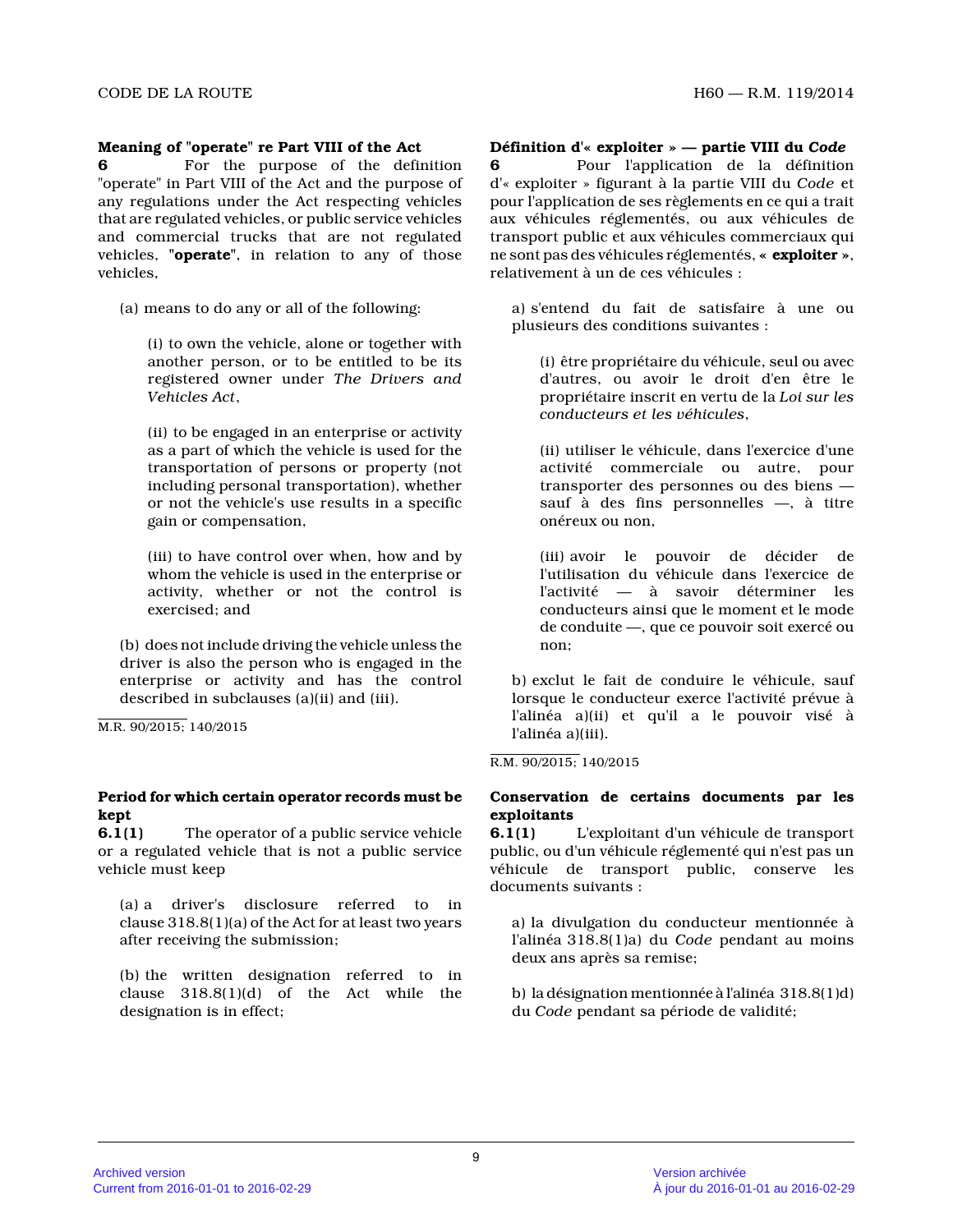(c) a driving record referred to in clause 318.8(1)(e) of the Act for at least two year s after receiving the driving record; and

(d) a record of action taken referred to in clause 318.8(1)(f) of the Act for at least two year s after making the record.

**6.1(2)** For a period of at least two years after the date of an inspection of a public service vehicle or other regulated vehicle that he or she operates, the operator must keep a copy of the inspection report stating the results of the inspection. This subsection does not apply to inspections under the *Periodic Mandatory Vehicle Inspection Regulation* , Manitoba Regulation 76/94, or the *Commercial Vehicle Trip Inspection Regulation*, Manitoba Regulation 95/2008.

#### M.R. 140/2015

### **Exemptions by registrar — s. 314(2) of Act**

**6.2(1)** By permit, the registrar may, with or without conditions, exempt any of the following vehicles from the operation of subsection 314(2) of the Act:

(a) a public service vehicle or commercial truck, or a regulated vehicle that is not a public service vehicle or commercial truck; or

(b) a class of public service vehicles or commercial trucks or a class of regulated vehicles that are not public service vehicles or commercial trucks.

**6.2(2)** A vehicle owner who wishes to obtain an permit under subsection (1) must apply to the registrar in the manner the registrar requires and must provide the registrar with the information tha t the registrar requires to be satisfied that the permit should be issued.

**6.2(3)** The registrar may issue a permit under this section if the registrar is satisfied that it is not in the public interest to refuse to issue it.

M.R. 140/2015

c) un dossier de conduite mentionné à l'alinéa 318.8(1)e) du *Code* pendant au moins deux ans après sa réception;

d) les registres visés à l'alinéa 318.8(1)f) du *Code* pendant au moins deux ans après leur création.

**6.1(2)** Pendant au moins deux ans après la date de l'inspection d'un véhicule de transport public ou d'un autre véhicule réglementé qu'il exploite, l'exploitant conserve une copie du rapport d'inspection faisant état des résultats de l'inspection. Le présent paragraphe ne s'applique pas aux inspections effectuées sous le régime du *Règlement sur l'inspection périodique et obligatoire des véhicules*, *R.M.* 76/94, ou du *Règlement sur l'inspection des véhicules utilitaires*, *R.M.* 95/2008.

#### R.M. 140/2015

## **Exemptions du registraire — paragraphe 314(2) du** *Code*

**6.2(1)** Le registraire peut, au moyen d'une licence assortie ou non de conditions, soustraire tout véhicule mentionné ci-dessous à l'application du paragraphe 314(2) du *Code* :

a) un véhicule de transport public ou un véhicule commercial, ou encore un véhicule réglementé n'appartenant à aucune de ces deux catégories;

b) une catégorie de véhicules de transport public ou de véhicules commerciaux, ou encore une catégorie de véhicules réglementés n'appartenant à aucune de ces deux autres catégories.

**6.2(2)** Les propriétaires de véhicules qui désirent obtenir la licence prévue au paragraphe (1) présentent au registraire une demande de la façon qu'il prévoit et lui fournissent les renseignements qu'il exige afin d'être convaincu que la licence devrait être délivrée.

**6.2(3)** Le registraire peut délivrer la licence prévue au présent article s'il est convaincu que sa délivrance ne serait pas contraire à l'intérêt public.

R.M. 140/2015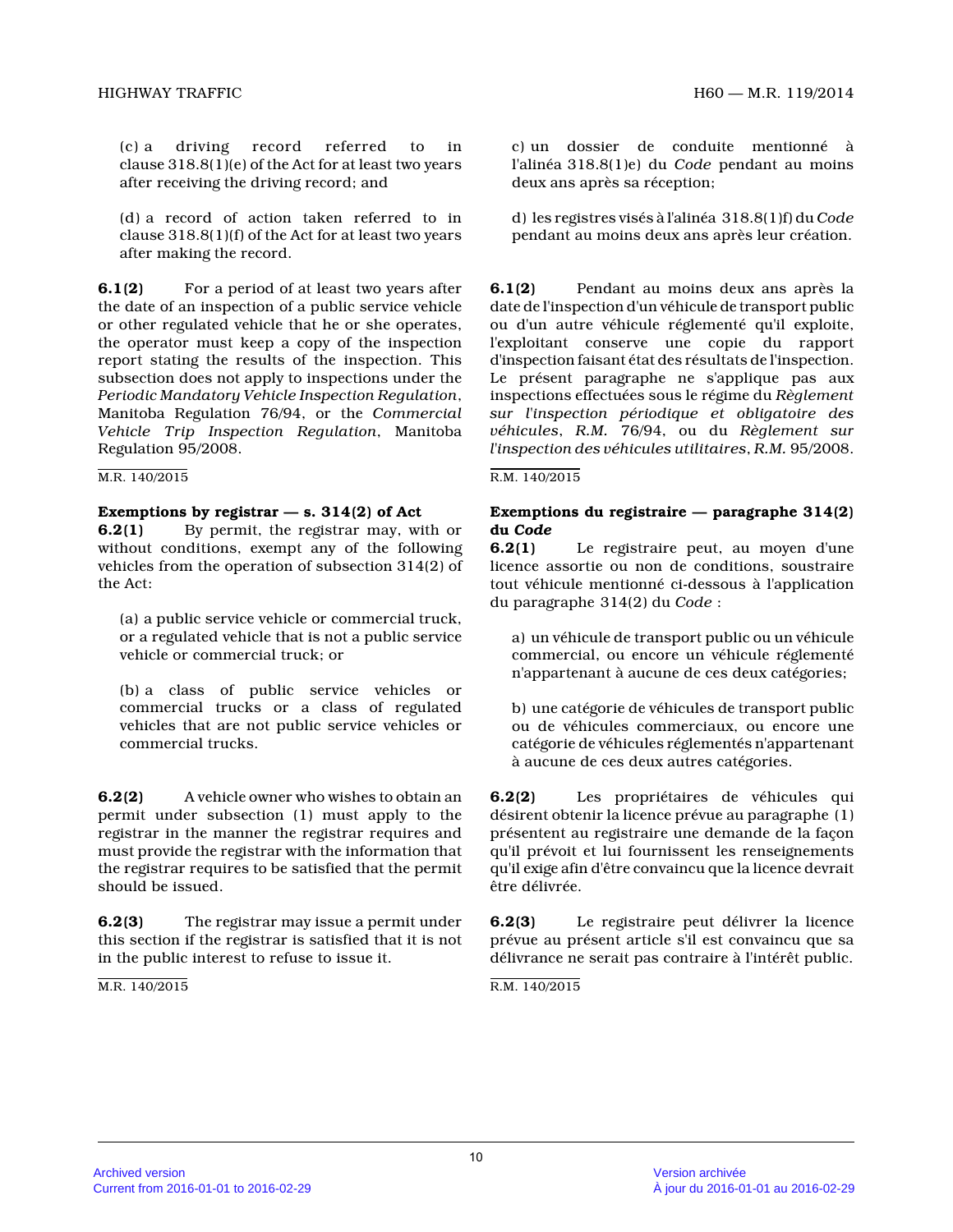#### **Certain vehicles may be driven on sidewalk**

**6.3(1)** Subject to subsection (2), a special mobile machine that is driven by an employee of a traffic authority or by another person on behalf of a traffic authority is exempt from the application of subsection 193(1) of the Act when it is driven

(a) on a sidewalk over which the traffic authority has jurisdiction; and

(b) for the purpose of sweeping, grading, scraping, ploughing or clearing snow from or otherwise maintaining the sidewalk infrastructure.

**6.3(2)** The exemption set out in subsection (3) applies only if

(a) the driver holds a valid driver's licence of a class that authorizes him or her to drive a class 5 motor vehicle without a full-time supervising driver and carries the driver's licence while driving; and

(b) the special mobile machine is insured under a policy of liability insurance that provides coverage that is in an amount not less than the amount set out in clause 160(4)(a) of the Act and otherwise satisfies the requirements of clauses 160(4)(a) and (b) of the Act.

**6.3(3)** Subject to subsection (4), an off-road vehicle that is driven by an employee of a traffic authority or by another person on behalf of a traffic authority is exempt from the application of subsection 193(1) of the Act when it is driven

(a) on a sidewalk over which the traffic authority has jurisdiction; and

(b) for the purpose of carrying out activities to enhance or maintain the sidewalk and adjacent area, such as any of the following:

(i) planting and maintaining trees and ornamental plants,

(ii) installing, and maintaining refuse and recycling bins and collecting refuse and recyclables,

(iii) removing graffiti,

#### **Autorisation de rouler sur le trottoir**

**6.3(1)** Sous réserve du paragraphe (2), un engin mobile spécial qui est conduit par un employé d'une autorité chargée de la circulation ou par une autre personne pour le compte d'une autorité est soustrait à l'application du paragraphe 193(1) du *Code* lorsqu'il est conduit sur un trottoir relevant de la compétence de l'autorité pour le balayage, le nivelage, le grattage ou le déneigement ou pour l'entretien des infrastructures de trottoirs.

**6.3(2)** L'exemption prévue au paragraphe (3) ne s'applique que dans les conditions suivantes :

a) le conducteur est titulaire d'un permis de conduire valide qu'il a en sa possession et qui l'autorise à conduire un véhicule automobile de classe 5 sans que la présence à temps plein d'un conducteur surveillant soit nécessaire;

b) l'engin mobile spécial est assuré en vertu d'une police d'assurance-responsabilité dont le capital assuré correspond au moins à celui prévu à l'alinéa 160(4)a) du *Code* et celui qui répond aux exigences indiquées aux alinéas 160(4)a) et b) de ce texte.

**6.3(3)** Sous réserve du paragraphe (4), un véhicule à caractère non routier qui est conduit pa r un employé d'une autorité chargée de la circulation ou par une autre personne pour le compte d'une autorité est soustrait à l'application du paragraphe 193(1) du *Code* lorsqu'il est conduit :

a) sur un trottoir relevant de la compétence de l'autorité;

b) pour l'exécution de l'une ou l'autres des activités suivantes en vue de l'amélioration ou de l'entretien des trottoirs et des zones adjacentes :

(i) la plantation et l'entretien d'arbres et de plantes ornementales,

(ii) l'installation et l'entretien de poubelles et de bacs à recyclage et la collecte des déchets et des produits recyclables,

(iii) le nettoyage des graffitis,